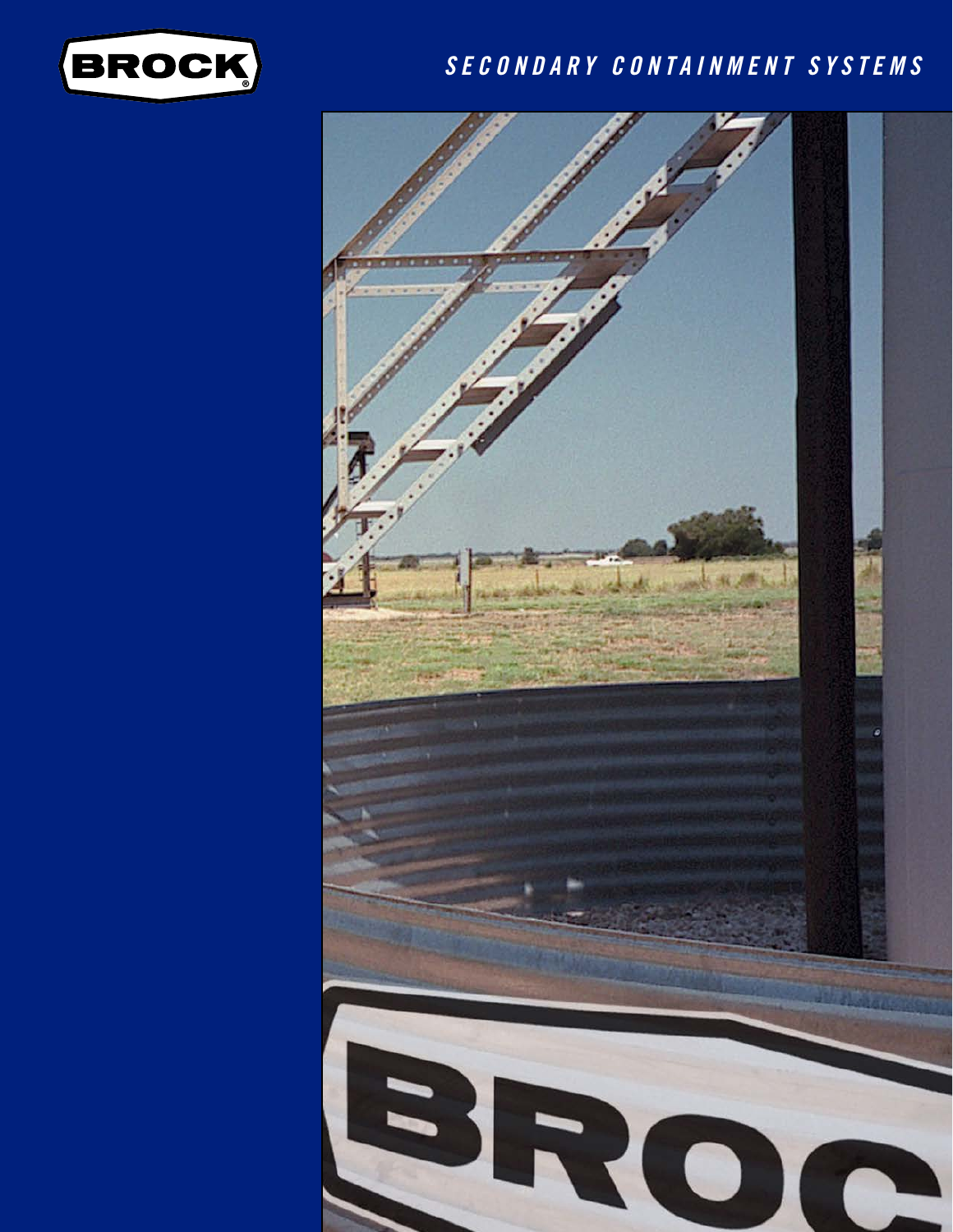# **CONTAIN SPILLS AND LEAKS • PROTECT THE ENVIRONMENT**



**Special seam sealant** is resistant to petroleum products and contains nylon spacer beads, a Brock innovation, to keep sealant in place during construction for durable, long-lasting seams.

**Alternating bolt pattern,** featuring grade #8 bolts with special JS-1000™\* weather-resistant coating, assembles fast and requires virtually no subsequent maintenance. (The 22-inch [559-mm] model has a double bolt pattern.)

### **BETTER PROTECTION LESS MAINTENANCE LOWER COST**

#### **That's What You Get with BROCK® Secondary Containment Systems**

Galvanized Steel Containment Systems from Brock are a commonsense choice for long-term protection. More economical and weather-resistant than the alternatives, they also offer greater design flexibility. Check these value and reliability features:

- Sidewalls of G-90 galvanized steel with a minimum tensile strength of 65,000 psi for long-lasting performance.
- Four-inch (102-mm) corrugations provide greater structural rigidity and integrity.
- Modular components assemble quickly for fast installation.
- Bolt-together design offers an endless variety of shapes as well as easy expansion and relocation.

These value-packed features, together with local support and service, make BROCK® Seondary Containment Systems your first choice.



\*JS-1000 is not owned or licensed by CTB and is the sole property of its respective owner.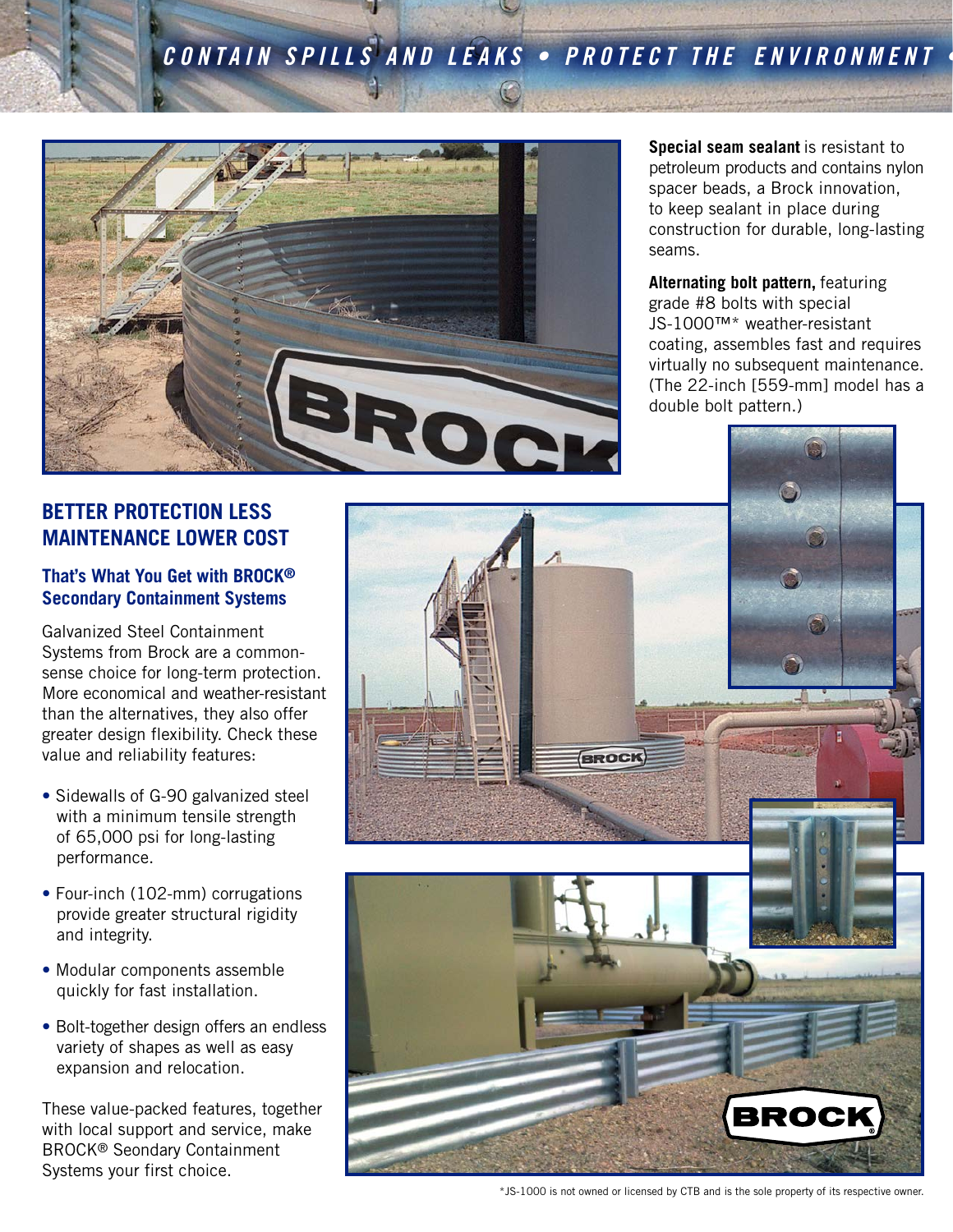## *GO EA\$Y ON YOUR BUDGET*

**Effective, economical environmental protection.** Brock's Containment Systems are not susceptible to wind and water erosion like earthen containment. Plus, the strength and durability of corrugated, galvanized steel provide longterm performance with virtually no maintenance; and simple bolt-together construction is both easier and more economical than concrete.

**Galvanized steel corners** are die-formed to match the corrugations for a snug fit. Seams with alternating bolt pattern assure a positive seal on square and rectangular configurations.



**Innovative rolled flange** extends outward on rounded sidewalls and inward on straight sidewalls to add structural strength and stability at the sidewall's top edge.



**Brock's unique, superstrong hat-shaped support posts** bolt to sidewalls and extend below grade for added reinforcement.